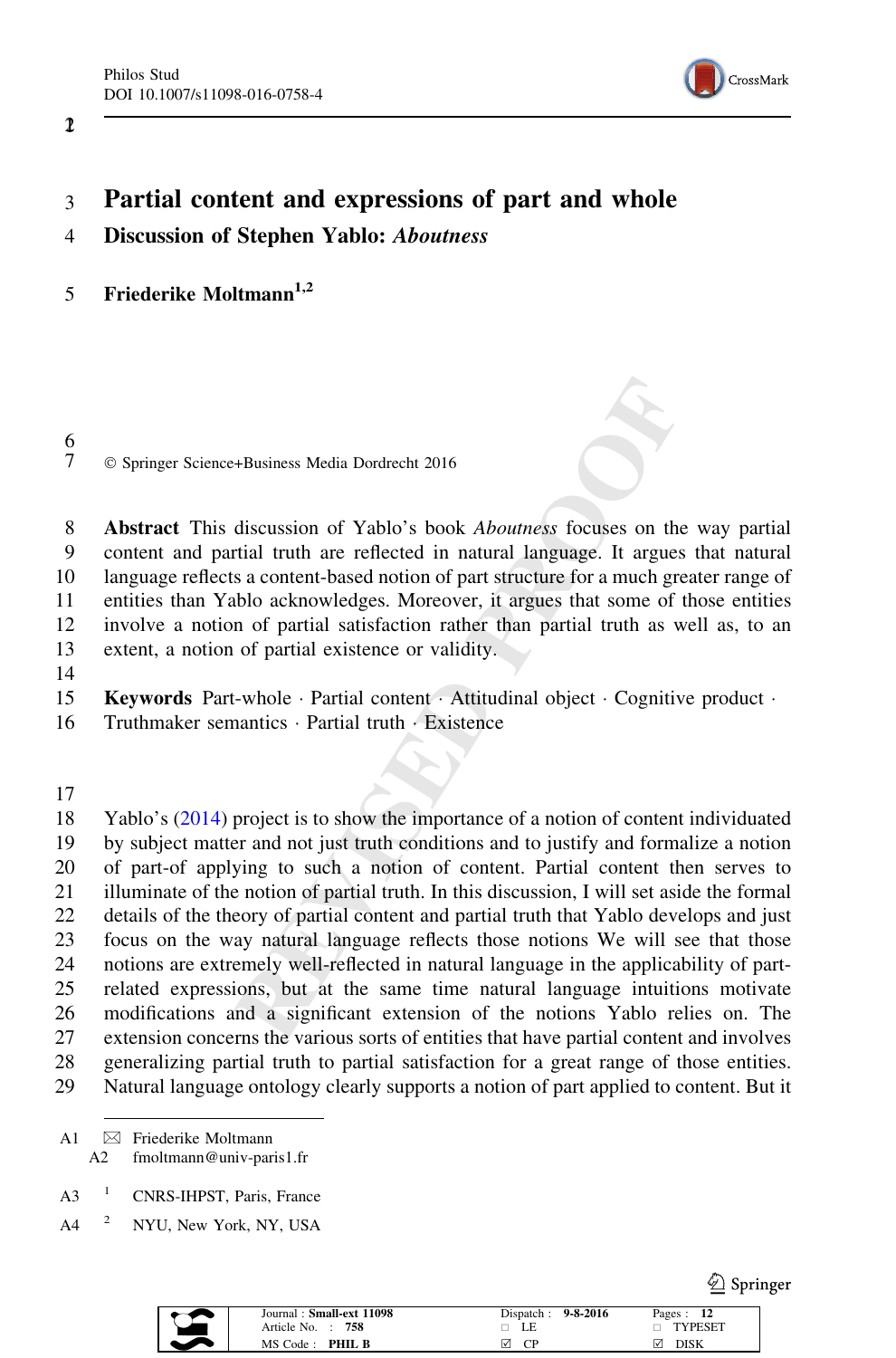30 reflects a different and in fact much greater range of entities that come with a 31 content-based part structure than what Yablo's acknowledges.

32 I will also take closer look at the semantics of adverbs of completion such as 33 partly and completely which show a peculiar behavior with the predicate true when 34 they fail to relate to the actual parts of the subject referent. I will argue that this is 35 rather expected given an independently motivated semantic analysis of such 36 adverbs.

### 37 1 Part-related expressions applied to content-related entities

38 It is striking how well-reflected the notion of partial content is in natural language.

39 Most obviously, the partitive expressions part of, all of, some of, most of, none of, a

40 great part of etc apply to what is explicitly referred as a content, as below<sup>1</sup>:

42 (1) part of/some of/all of/none of the content of the sentence

w well-reflected the notion of partial content is in natu, the partitive expressions *part of, all of, some of, most* c apply to what is explicitly referred as a content, as lene of/all of/none of the content of the sente 43 Yablo takes part of to apply to the content of sentence, a proposition. While part of 44 applies well to something explicitly referred to as a content, it does not seem to 45 apply well to what is explicitly referred to as a proposition, and it certainly could

46 not pick out parts of a structured proposition: 47

48 (2) ?? part of the proposition that the students are doing well

4950 However, natural language displays a great range of content-related objects that 51 do display a part structure based on partial content. These are what I call 'attitudinal

52 objects' (Moltmann 2003, 2013a, 2014, to appear). Attitudinal objects include

53 entities of the sort of claims, assertions, suggestions, remarks, thoughts, that is,

54 illocutionary and cognitive products in the sense of Twardowski's [\(1911](#page-11-0)) distinction

- 55 between actions and products (Moltmann [2013a](#page-10-0), [2014,](#page-10-0) to appear). Attitudinal
- 56 objects also include what one might better consider mental states, such as beliefs,

1FL07 Note, though, that plural-like mass nouns such as *furniture* or *police force* do not permit the plural *parts* 1FL08 either:

 $(ii)$  a. ??? parts of the furniture 1FL<sub>09</sub>

b. ??? parts of the police force  $1FL12$ FL10

1FL13 Only mass terms that stand for objects that are organized wholes and may have functional parts permit the 1FL14 plural parts:

 $(iii)$  a. parts of the support (that is, the lampstand) 1FL17

b. parts of the reinforcement (of the table top) 1FL18<sup>1FL16</sup>

1FL19 This indicates that the plural parts applies only to the parts of an object with a certain degree of integrity,

1FL20 parts of a functional whole, whether such a whole is referred to by a mass term or by a singular count

1FL21 term. For other observations regarding the difference between mass noun *part* and the singular count noun 1FL22 part see Moltmann [\(1998](#page-10-0)).

| Journal: Small-ext 11098 | 9-8-2016<br>Dispatch: | Pages: 12      |
|--------------------------|-----------------------|----------------|
| Article No. : 758        |                       | <b>TYPESET</b> |
| MS Code: PHILB           | CP                    | <b>DISK</b>    |

<sup>1</sup>FL01 <sup>1</sup> Note that content is treated as mass, even if the content in question consists of well-individuated parts.<br>1FL02 Even in the latter case, *part* (or *a part*) needs to be chosen rather than the plural *parts*: Even in the latter case, part (or a part) needs to be chosen rather than the plural parts:

 $(i)$  Part of/??? Parts of what John claimed, namely that the students have passed the exam, is true: Joe, Mary and Bill have passed the exam, though not Sue. 1FL05 1FL06FL04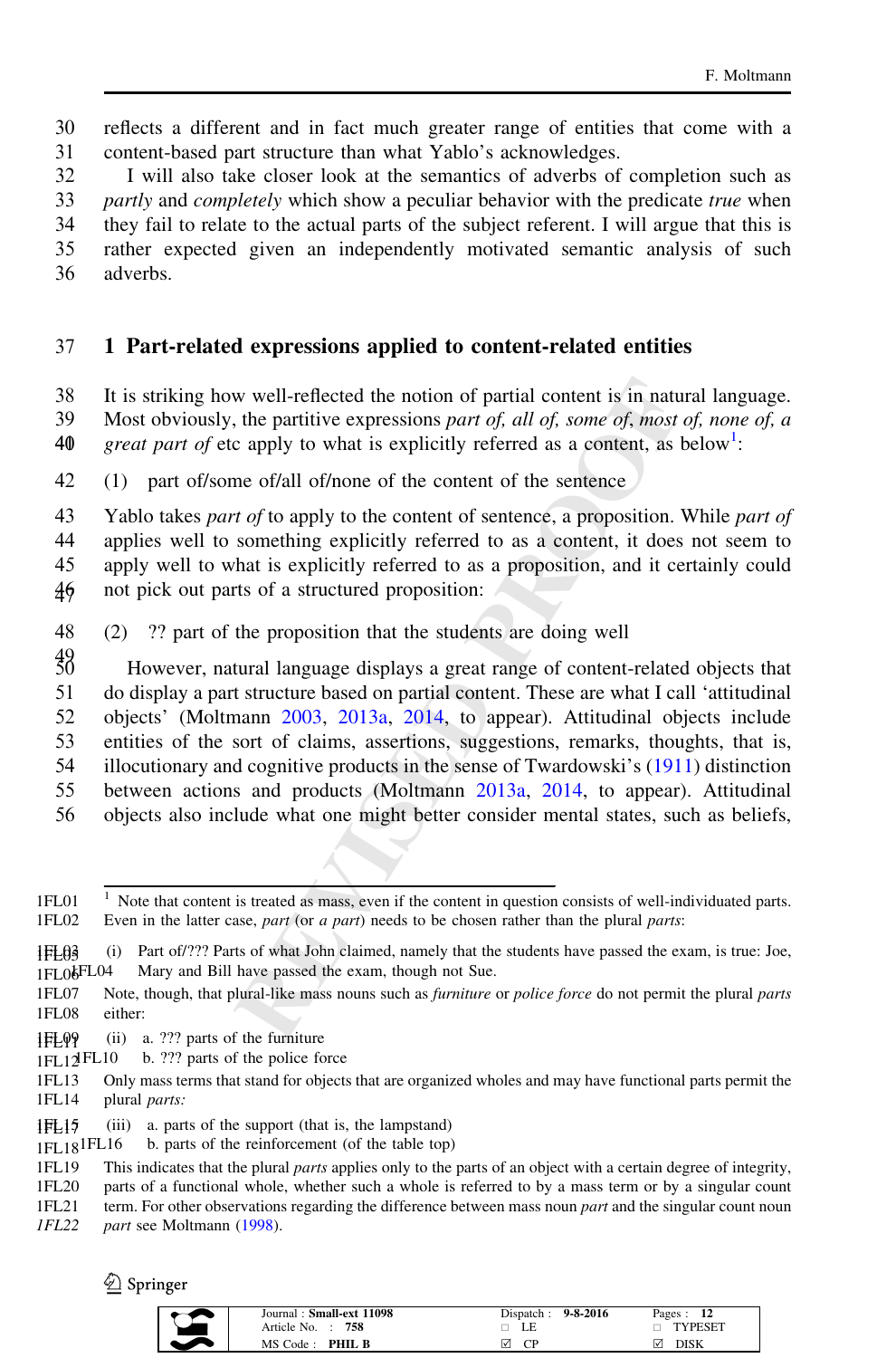57 hopes, and fears (though not as states with a temporal or spatio-temporal part 58 structure).

59 Those objects all display a part structure based on partial, truth-evaluable 60 content, rather than the part structure of events or the part structure of a structured 62 proposition. This is clear from the way *part of* below is understood:

- 64  $(3)$  a. Part of John's claim/suggestion/remark/is true. 66 b. Part of John's thought/judgment concerned his dog.
- $68$  (4) a. Part of John's belief is true.
- 69 b. Part of John's fear became true.

and mot pick out temporal parts of an act, and in (4) it can that zof a state (in the standard sense of a state as scored ratify coral parts). Yet the trems in (3, 4) do not stand for 'phy endities that generally have a li 70 Part of in (3) could not pick out temporal parts of an act, and in (4) it could not pick 71 out temporal parts zof a state (in the standard sense of a state as something that 72 comes with temporal parts). Yet the terms in (3, 4) do not stand for 'pure contents'. 73 They stand for entities that generally have a limited life span and in the case of 74 products, are created or established by an illocutionary or mental act. Illocutionary 75 and cognitive products generally share their life span with the act that establishes 76 them.<sup>2</sup> This is linguistically reflected in the fact that if John's thought occurred to 77 him yesterday, then past tense needs to be used rather than present tense when 78 specifying the content of John's thought: 79

## 82 (5) a. John's thought was that Sue should study medicine.

- 83 b. ??? John's thought is that Sue should study medicine.
- 84 Moreover, attitudinal objects are dependent on particular agents, making the is of 85 identity generally inapplicable in cases as below, as opposed to is the same as, 86 which expresses close or exact similarity (which in this case amounts to 'being the 87 same in content'): <sup>88</sup>
- 90 (6) a. ??? John's remark was Mary's remark.
- 92 b. John's remark was the same as Mary's remark.

93 Unlike propositions, furthermore, attitudinal objects enter causal relations including 94 perceptual relations, and unlike mental acts, they generally enter content-based 95 causal relations, as indicated by the contrast between (7a) and (7b): <sup>96</sup>

- 99 (7) a. John's remark/claim/assertion caused surprise.
	- b. John's speech act caused surprise.
- 182<br>187
- 104 (8) Joe overheard John's remark.

106 Yes, despite being concrete particulars, attitudinal objects are largely characterized 107 by their content. Besides having a part structure driven by partial content, they 108 enter exact similarity relations strictly on the basis of being the same in content,

| Journal: Small-ext 11098 | Dispatch : 9-8-2016 | Pages: 12        |
|--------------------------|---------------------|------------------|
| Article No. : 758        | □ LE                | n TYPESET        |
| MS Code : PHILB          | $\cap$              | <b>DISK</b><br>☑ |
|                          |                     |                  |

<sup>2</sup>FL01 <sup>2</sup> Certain illocutionary or cognitive products may have a longer life span than the act that created them. 2FL02 They include products of the sort of ideas, hypothesis, proofs etc. (which are generally described by 2FL03 underived nouns).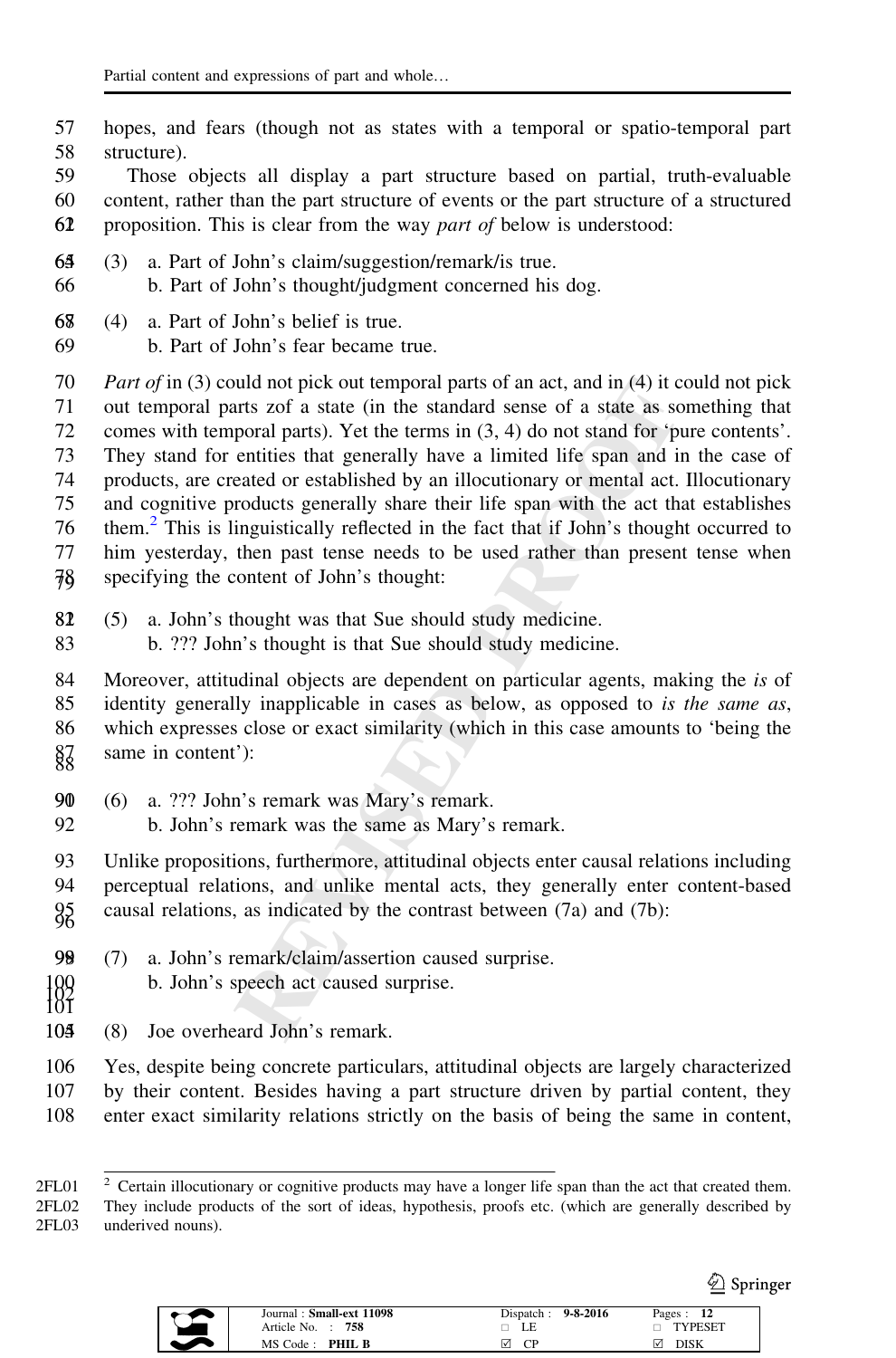- 109 provided they are of the same type, as in (9a). Again, they may enter partial 110 similarity relations based on partial sharing of content, as in (9b): 111
- 112 (9) a. John's claim was the same as Mary's: they both claimed that Sue is guilty. b. John's claim was almost/partly the same as Mary's.

 $113$  The adverbial modifiers *partially, completely, in part, to some extent* etc. 115 generally relate to the content-related part structure of an attitudinal object and then<br>116 may serve to convey partial truth (or equivalently correctness) may serve to convey partial truth (or, equivalently, correctness):

118 (10) a. John's judgment/belief is partly true. b. John's claim is partly correct.

119 But they may also serve to specify that part of or all of the content an attitudinal 120 object is involved in an act of, for example, understanding, agreement, or 13<sup>1</sup> remembering described by the verb:

123 (11) a. John partly understood Mary's claim. b. John partly agrees with Mary's claim that S. c. John in part recalled Mary's suggestion.

also serve to specify that part of or all of the content<br>tived in an act of, for example, understanding, a<br>gescribed by the verb:<br>artly understood Mary's claim.<br>artly argets with Mary's claim.<br>nartly agrees with Mary's su Not all attitudinal objects come with truth conditions. There is a great range of attitudinal objects that come with satisfaction conditions instead, of various sorts. Such attitudinal objects typically involving a world-word/mind-direction of fit, rather than a word/mind-world direction of fit, to use Searle's (1969, [1983\)](#page-11-0) terms. Thus, requests, demands, promises, pieces of advice, and permissions would be satisfied, fulfilled, complied with, kept, followed, or taken up, rather than true. Moreover, a demand can be ignored or contravened and a promise broken, but neither can be false.<sup>3</sup> Similarly, cognitive products like decisions can only be implemented or executed, but not be true, and so for mental states such as desires and intentions, which can only be fulfilled or realized. All such attitudinal objects come with a part structure based on partial content:

- 137 (12) a. Part of the demand/request was fulfilled. b. Part of Mary's desire was satisfied.
	- c. Part of the offer was taken up.
- 138 For products of directive illocutionary acts, satisfaction may also be conveyed by 139 agentive verbs. The by-locution may then mention a particular action as the satisfier

140 or violator of the attitudinal object (which thus plays the same role as a truthmaker

- 14<sup>1</sup> or falsemaker of a truth-directed attitudinal object):
- 143 (13) a. John fulfilled the demand by handing in the paper in time. b. John followed/ignored the advice by staying home. c. John realized only part of his intention.

| Journal: Small-ext 11098 | 9-8-2016<br>Dispatch: | Pages: 12        |
|--------------------------|-----------------------|------------------|
| Article No. : 758        | LE                    | <b>TYPESET</b>   |
| MS Code:<br>PHIL B       | CD                    | ⋒<br><b>DISK</b> |

 $3FLO1$ <sup>3</sup> The applicability of predicates of satisfaction makes particularly clear that nouns like *demand, request,* 3FL02 promise etc. could not stand for acts or propositions: neither acts nor propositions can be fulfilled, 3FL03 satisfied, taken up, or broken (Ulrich 1976). Rather such nouns stand for entities of a third kind satisfied, taken up, or broken (Ulrich  $1976$ ). Rather such nouns stand for entities of a third kind— 3FL04 attitudinal objects—which come with intrinsic satisfaction conditions.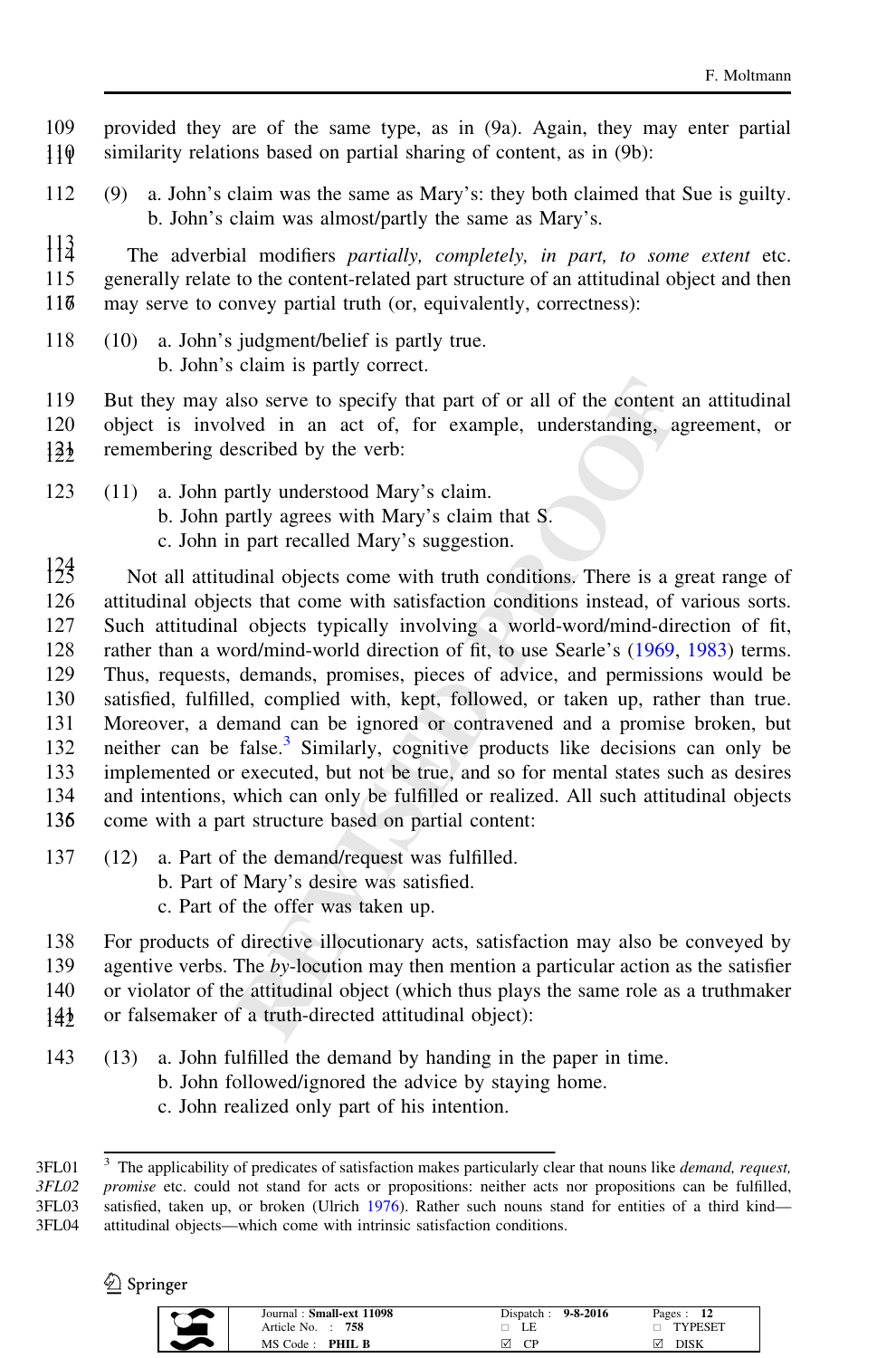- 144 Satisfaction-directed attitudinal objects also permit predication of what corresponds 145 to partial truth, namely partial satisfaction: 146
- 148 (14) a. The request/demand/desire was partly fulfilled.
- 150 b. The permission/offer was partly taken up.
- 154 (15) a. John partly satisfied the demand.
- 156 b. John partly followed Mary's advice.
- 157 c. John to a great extent realized his intention.

<sup>158</sup> 159 Note that for distinguishing illocutionary products of the sort of requests and 160 demands from attitudinal objects of the sort of permissions, an assignment of 161 content will not be enough. Partial (but not complete) fulfillment of an order goes content will not be enough. Partial (but not complete) fulfillment of an order goes 162 along with partial ignorance or violation of the order, whereas partial (but not 163 complete) taking up of a permission or offer won't go along with any sort of 164 violation.

the enough. Partial (but not complete) fulfillment of a<br>idial ignorance or violation of the order, whereas pa<br>g up of a permission or offer won't go along with<br>action of an attitudinal object cannot, as one might thin<br>trut 165 Partial satisfaction of an attitudinal object cannot, as one might think, be reduced 166 to the partial truth of a proposition about the (complete) satisfaction of the 167 attitudinal object, in terms of an equivalence 'd is partly satisfied iff the proposition 168 that d is satisfied is partly true'. A least this won't be possible for the complete 169 violation an attitudinal object. While (16b) may be considered equivalent to (16a), 170 (17b) is hardly acceptable and certainly not equivalent to (17a):

- 172 (16) a. That John partly fulfilled the request is true. 174 b. That John fulfilled the request is partly true.
- 175 (17) a. That John completely violated the order is true.<br>177 b 222 That John violated the order is completely true.
- 
- b. ???That John violated the order is completely true.

178<br>179 Attitudinal objects constitute a significant class of content-bearing entities<br>180 displaying precisely the sort of content driven by subject matter that Yablo aims to displaying precisely the sort of content driven by subject matter that Yablo aims to 181 account for, but they are not of the sort of propositions.

182 One might think that there are also pure contents, that is, propositions, that 183 natural language permits reference to. One such case could be the semantic values 184 of relative-clause constructions of the sort what John believes. Relative clauses of 185 this sort allow for the same part-related expressions, which will then pick out partial 18<sub>6</sub> content:

- 199 (18) a. part of what John believes
- 191 b. part of what John decided
- 192 c. part of what John demanded
- 193 (19) What John said/believes is completely/partly true.

195 However, relative clauses of this sort, it appears, do not stand for propositions. 196 Rather they also stand for attitudinal objects (or kinds of them). That is because they 197 permit the same sorts of predicates as nominalizations that stand for attitudinal 198 objects, for example causal predicates or evaluative predicates, as below:

| Journal: Small-ext 11098 | Dispatch : 9-8-2016 | Pages: 12          |
|--------------------------|---------------------|--------------------|
| Article No. : 758        | LE                  | <b>TYPESET</b>     |
| MS Code: PHILB           | CD                  | <b>DISK</b><br>ا⊽ا |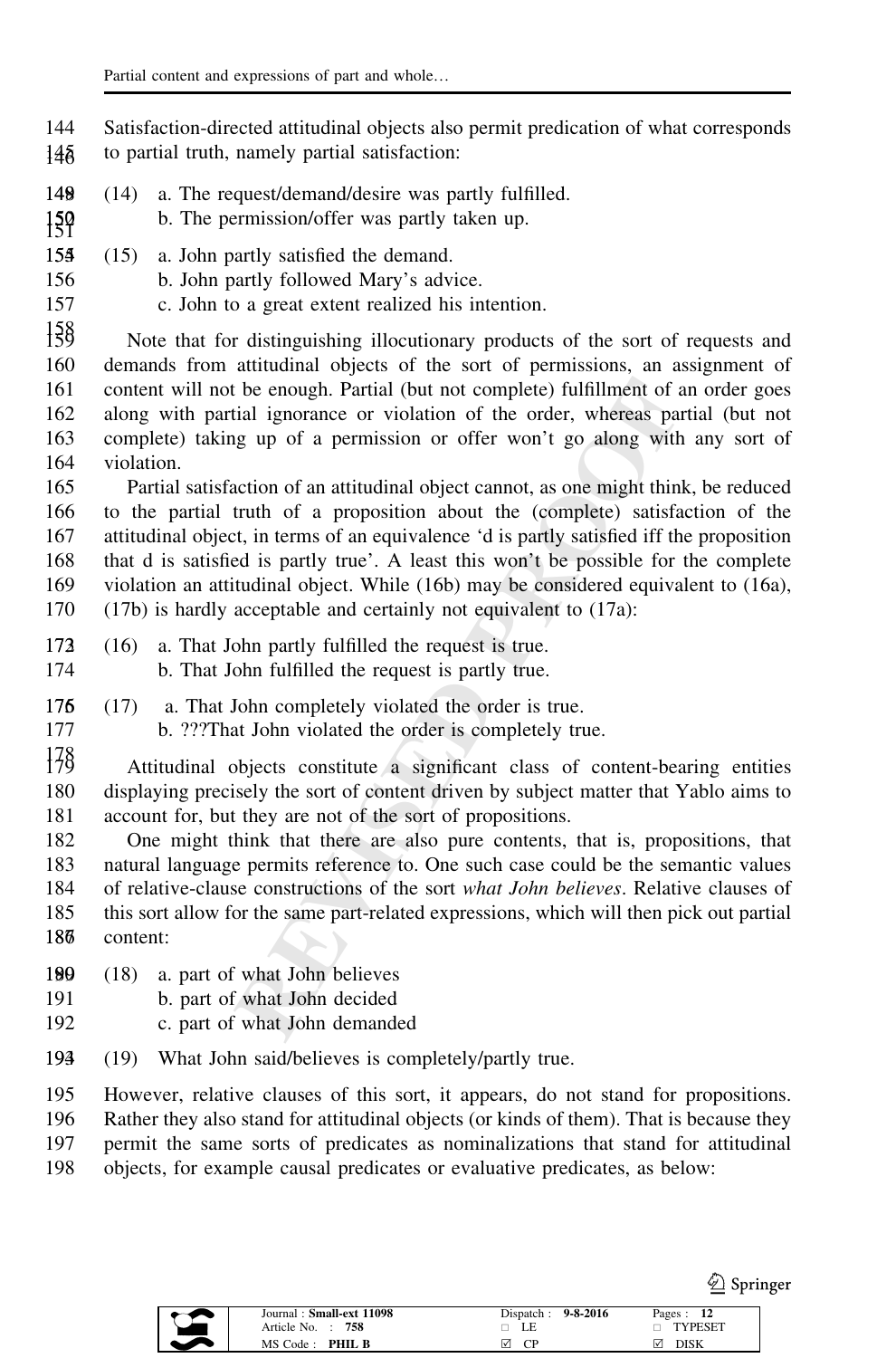- 199 (20) a. What John claimed caused a commotion. b. John's claim caused a commotion.
- 200 (21) a. What John thought is shocking. b. John's thought is shocking.

201 Such predicates would not be applicable to propositions or pure contents, which<br>202 could not enter causal relations and could not be 'shocking'. could not enter causal relations and could not be 'shocking'.

203 Moreover, relative-clause constructions of the relevant sort stand for things that 204 need not have truth conditions. but may have satisfaction conditions instead. need not have truth conditions, but may have satisfaction conditions instead, 2056 depending on the illocutionary verb they contain:

- 207 (22) a. ???? What John demanded (that Bill should help) was true. b. What John demanded was complied with.
- 208 (23) a. ??? What Mary promised, namely that she would help, turned out to be true.

b. Mary did not fulfill what she promised.

209 In fact, *what* is arguably not an ordinary relative pronoun, but a nominalizing  $210$  device, permitting reference to the very same entities as are the semantic values of device, permitting reference to the very same entities as are the semantic values of 211 the corresponding (product) nominalizations (Moltmann 2013a, [2015a](#page-10-0), [b\)](#page-10-0).

212 There are some cases where *partly* and *completely* relate to a *that*-clause and thus 213 apparently the semantic content of a sentence. First, that-clauses in subject position 214 seem to go along with *partly* and *completely* as adverbial modifiers:

215 (24) a. That John's family is German is partly true. b. That John committed the crime is to a great extent implausible.

 $216$  In addition, partly and *completely* may relate to a *that*-clause complement while 219 modifying certain types of attitude verbs:

- 220 (25) a. John partly denied that the students failed the exam. b. John partly agreed that Bill is lazy.
- 221 (26) a. John partly recognizes that he failed. b. John partly acknowledges that he made serious mistakes.

Vhat John demanded (that Bill should help) was true.<br>John demanded was complied with.<br>Hat Mary promised, namely that she would help, turn<br>did not fulfill what she promised.<br>s arguably not an ordinary relative pronoun, but 222 However, *that*–clauses in these contexts do not in fact serve as proposition-referring<br>223 terms. Subject-clauses as in (24a, b) generally serve to characterize a contextually terms. Subject-clauses as in (24a, b) generally serve to characterize a contextually 224 given claim rather than standing for a proposition (Moltmann [2015a\)](#page-10-0). Also with so-225 called 'response-stance verbs' as in (25a, b), that-clauses generally serve to 226 characterize something like a contextually given claim, allowing for the substitution 227 of the that-clause by (with) the claim that  $S^4$ . With factive verbs as in (26a, b), that-228 clauses serve to characterize a fact, allowing for substitution of the *that*-clause by 229 the fact that S.

230 Are there other entities besides attitudinal objects (that is, illocutionary and 231 cognitive products and mental states in a relevant sense) that display a part structure

| Journal: Small-ext 11098 | 9-8-2016<br>Dispatch: | Pages: 12        |
|--------------------------|-----------------------|------------------|
| Article No. : 758        | LE                    | <b>TYPESET</b>   |
| MS Code: PHILB           | CD                    | ☑<br><b>DISK</b> |

<sup>4</sup>FL01 <sup>4</sup> The notion of a response-stance verb is due to Cattell [\(1978\)](#page-10-0), who argues that response-stance verbs 4FL02 share relevant syntactic properties with factive verbs.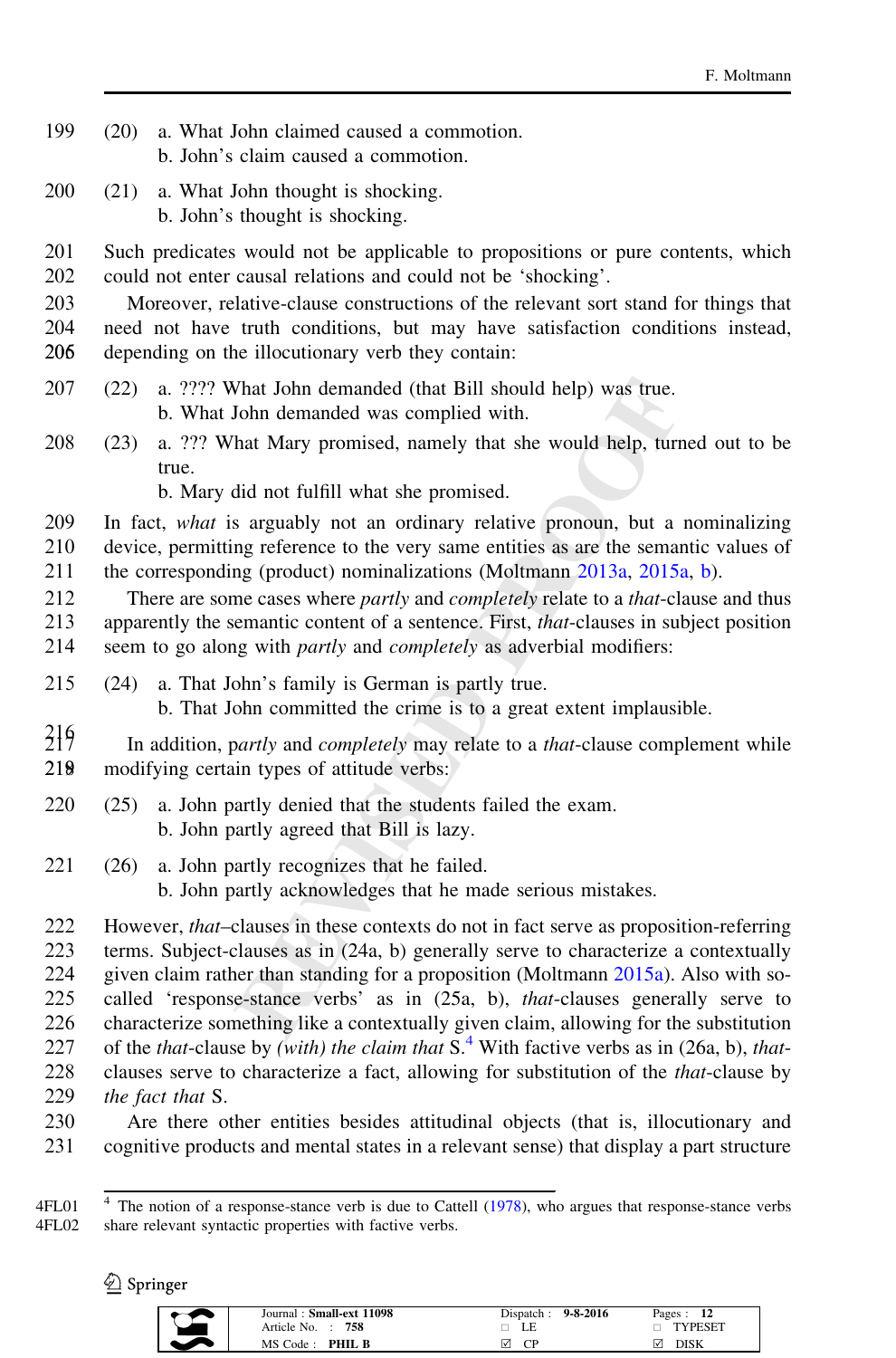232 based on partial content? There is one class of objects that should be added, and 233 these are what I call 'modal products', entities such as obligations, laws, rules, 234 permissions, and offers (Moltmann [2015b](#page-10-0), to appear). The *part of*-construction 235 applies naturally to deontic modal products, picking out a partial content:

- 238  $(27)$  a. Part of John's obligation is to help Mary.
- 239 b. Part of the offer is to use the house in summer.
- 240 c. Part of the law concerns children.

241 Deontic modal products result generally from directive illocutionary acts, such as 242 acts of commanding, offering, or promising, or acts of declaring or passing a law. 243 Unlike illocutionary products, modal products may endure way past the time of the 244 act that establishes them. But like illocutionary products of directive speech acts, 245 modal products come with satisfaction conditions. Thus an obligation or law can be 246 fulfilled, a rule followed, and an offer taken up. Modal products then also allow for 247 partial satisfaction:

249 (28) a. John partly fulfilled his obligation.

251 b. John partly followed the law/the rule.

252<br>253 There are other modal objects that in a way display a part structure based on<br>254 partial content, though they are not the product of acts. These are entities of the sort 254 partial content, though they are not the product of acts. These are entities of the sort 255 of abilities, habits, implicit rules, and dispositions. With them, part of picks out part  $256$  of the constitutive conditions making up the modal objects (as in part of John's of the constitutive conditions making up the modal objects (as in part of John's 257 special ability, part of John's habit). Of course, modal objects of the sort of abilities<br>258 and habits cannot be true or false or even satisfied or ignored (that is, not satisfied). and habits cannot be true or false or even satisfied or ignored (that is, not satisfied), 259 but they can be manifested and then in fact partly manifested. An activity that is a 260 partial manifestation of an ability is a manifestation of part of the ability.

these them. But like illocutionary products of directive come with satisfaction conditions. Thus an obligation followed, and an offer taken up. Modal products then a onical followed, and an offer taken up. Modal products 261 Besides truth and satisfaction, there is another notion that may involve partial 262 content and that is validity or existence when applied to modal objects. Note that 263 validity amounts to existence for modal objects such as obligations, laws, rules, 264 promises and offers. Thus, if an obligation partly no longer exists, this means that a 265 part of it, a partial content or part of the conditions making it up, no longer is in 266 place or valid. In the same way, a law or promise may partly be no longer valid, 267 which means that a partial content or part of its constitutive conditions may no 268 longer be 'in place'. Partial existence or validity is of course an entirely different 269 notion than partial satisfaction, but both notions involve the very same part 270 structure, based on partial content.

271 The content-based part structure of modal products also accounts for the ability 272 of modal products to exist—or, equivalently, hold, obtain, or be valid—at different 273 temporal or spatial locations.<sup>5</sup> Thus, the following statements may be true:

275 (29) a. The obligation to pay taxes still exists/holds in this country. 277 b. The law is valid in several countries.

 $5$  Exist is not the only existence predicate applicable to modal products; *hold, obtain*, and *be valid* are in  $5FL02$  fact better applicable as existence predicates to modal products such as obligations, permissions, a fact better applicable as existence predicates to modal products such as obligations, permissions, and 5FL03 promises. See Moltmann [\(2013b\)](#page-10-0) for a discussion of existence predicates in natural language.

| Journal: Small-ext 11098 | 9-8-2016<br>Dispatch: | Pages: 12   |
|--------------------------|-----------------------|-------------|
| Article No. : 758        | LE                    | TYPESET     |
| MS Code: PHILB           | ☞                     | <b>DISK</b> |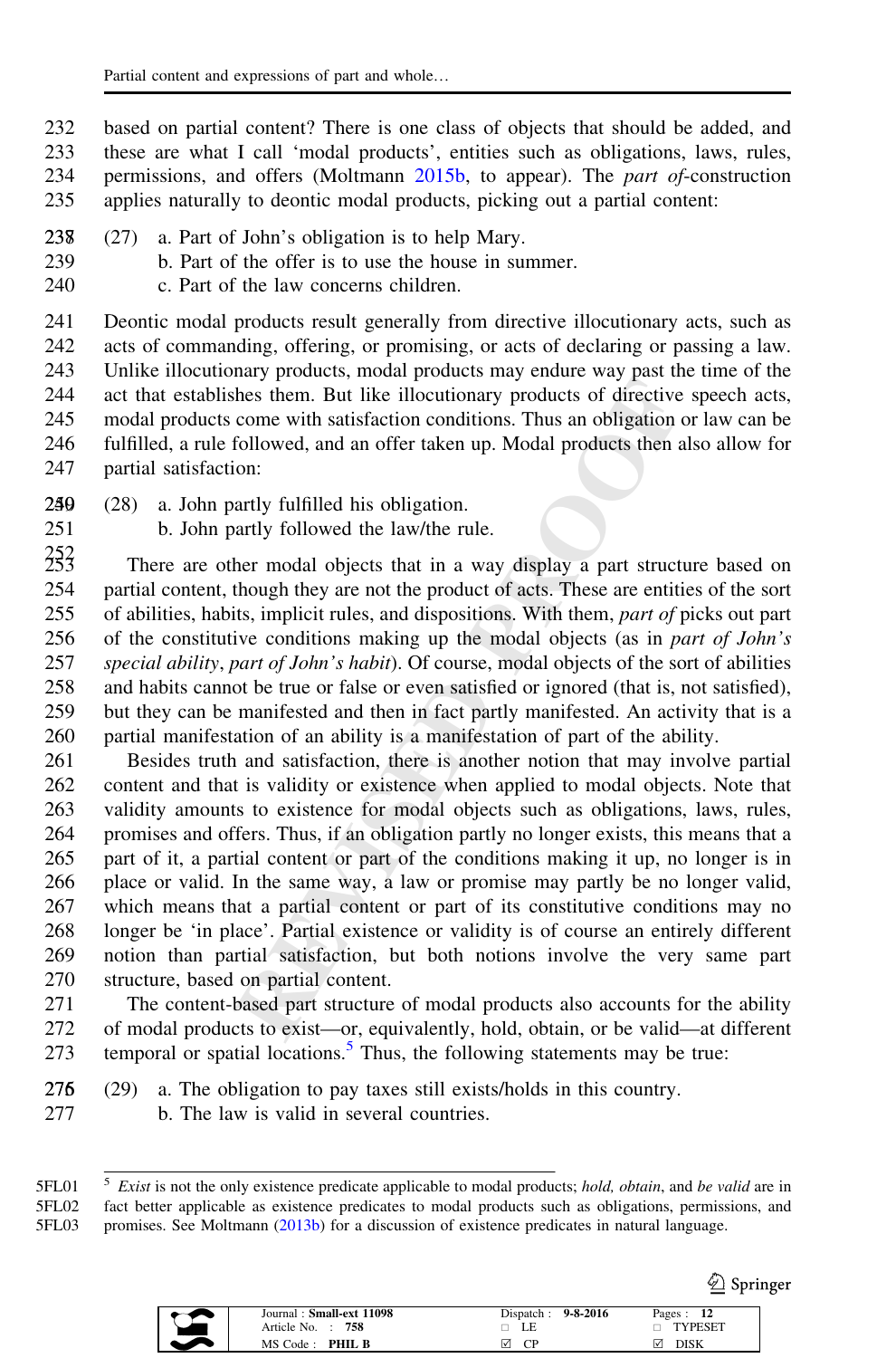- c. The permission to skip a class obtains only in this school.
- d. John's promise is still valid today.

 As Fine ([2006\)](#page-10-0) has pointed out, certain objects may exist not just at different times, but also at different spatial locations. Entities that clearly can exist at different spatial locations are, for example, kinds and languages, and more generally objects whose parts are 'abstract' parts (Moltmann [2013b\)](#page-10-0). Only abstract parts can all be 'present', that is, instantiated or otherwise 'in place', throughout the spatial location of the object. This matches the traditional (if controversial) view of endurance according to which the existence of an object at a temporal location amounts to its complete presence throughout that location, that is, to the presence of (more or less) 288 all its parts at any subinterval of that temporal location.<sup>6</sup> Generalizing that view to 289 existence at a spatial or temporal location means that the existence of an object d at 289 existence at a spatial or temporal location means that the existence of an object d at 290 a location *l* amounts to the complete presence of d throughout *l*. Clearly then given 290 a location *l* amounts to the complete presence of *d* throughout *l*. Clearly then, given their ability to exist at different times and spatial locations, modal products could their ability to exist at different times and spatial locations, modal products could 292 not be viewed as states with a spatio-temporal part structure. Rather their parts<br>293 should be considered partial contents. Only then can modal objects be wholly should be considered partial contents. Only then can modal objects be wholly present at different locations, with their content parts being 'in place' at those locations, that is, with their constitutive conditions holding at those locations.

ny subinterval of that temporal location.<sup>6</sup> Generalizing<br>oatial or temporal location means that the existence of *d*<br>throuvats to the complete presence of *d* throughout *l*. Clearly<br>exist at different times and spatial l 296 To summarize then, partial content and partial truth are extremely well-reflected 297 in the application of part-related expressions in natural language, but there is a in the application of part-related expressions in natural language, but there is a different and much greater range of objects that have a part structure based on partial content than is acknowledged by Yablo, or so our linguistically reflected intuitions tell us. In addition, partial content plays an equally important role for satisfaction as it does for truth with that range of objects and it may play a role for the notion of existence as well. This, of course, also means that Yablo's project as such has a much greater scope and range of applications than what it so far has set out to cover, and it is further indicative of how important the project is.

# 305 2 The semantics of adverbs of completion

306 Partial truth does not generally amount to truth of a part, as Yablo ([2014,](#page-11-0) p. 48f) 307 acknowledges. That is the equivalence below does not generally hold:

308 (30) p is partly true iff part of p is true.

 As Yablo points out, if a sentence is partially true, then there need not be part of the sentence that is true. Partial truth of a content bearer does not amount to truth of a part of the content bearer, but rather to truth of a part of the content. Here are a few other cases where partial truth does not amount to truth of a part, now involving terms very similar to the ones for attitudinal objects:

| Journal: Small-ext 11098 | 9-8-2016<br>Dispatch: | Pages: 12      |
|--------------------------|-----------------------|----------------|
| Article No. : 758        | LE                    | <b>TYPESET</b> |
| MS Code: PHIL B          |                       | DISK<br>☑      |

<sup>6</sup>FL01  $\,^6$  For a defense of that view as the one operative for the application of existence predicates in natural 6FL02 language see Moltmann (2013b). Fine (2006) does not adopt that view, though, and he gives different language see Moltmann [\(2013b](#page-10-0)). Fine ([2006](#page-10-0)) does not adopt that view, though, and he gives different 6FL03 examples for space-relative existence, which I consider problematic (Moltmann [2013b](#page-10-0)).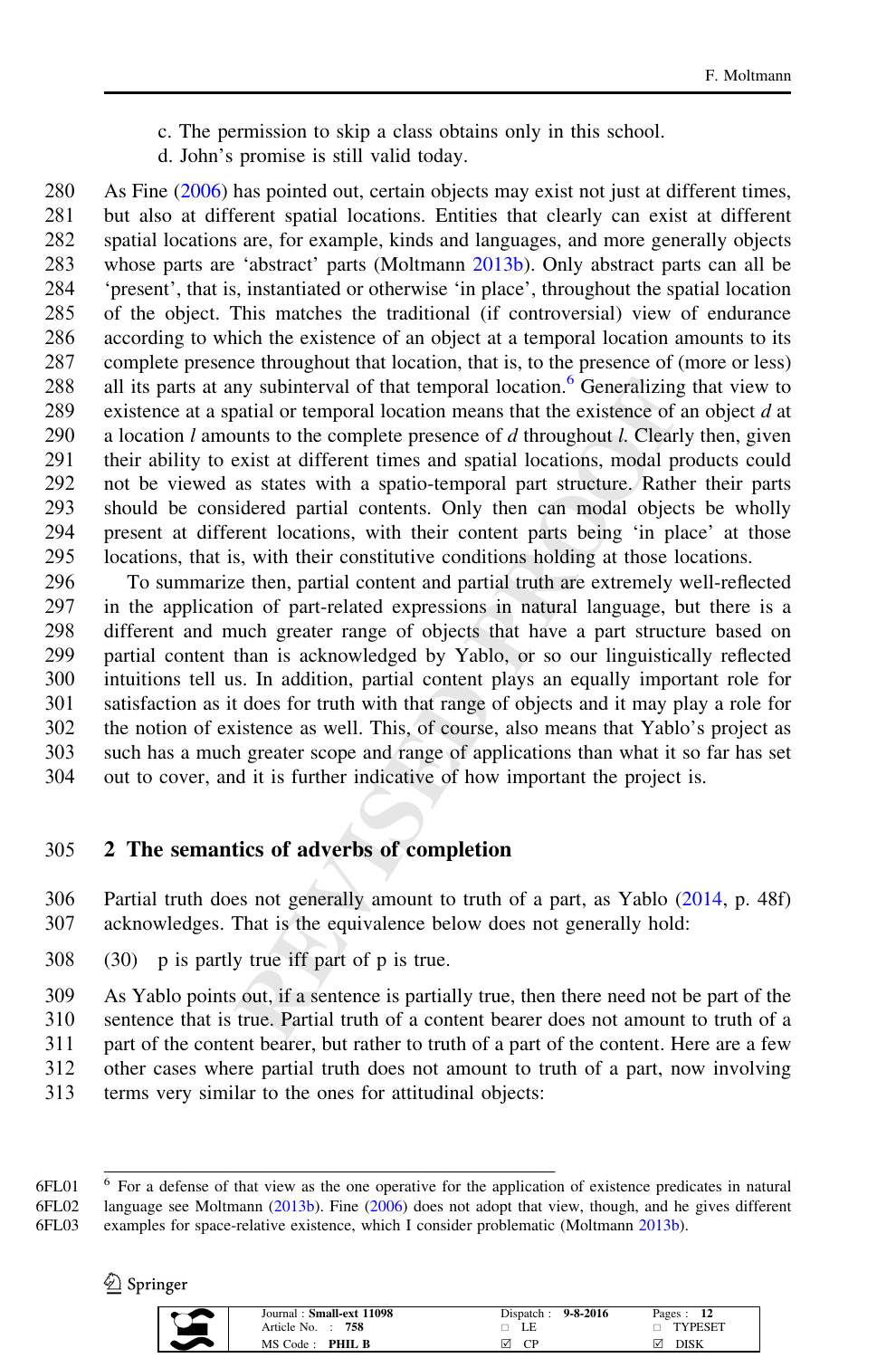- 315 (31) a. What John said is partly true.
- 317 b. Part of what John said is true.
- 319 (32) a. John's utterance is partly true.
- 320 b. Part of John's utterance is true.
- 322 (33) a. What John wrote down is partly true.<br>323 b. Part of what John wrote down is true.
- b. Part of what John wrote down is true.

324 That is, the a-sentences above are not equivalent to the b-sentences. What John said 325 and what John wrote down refer to products of an act of saying or writing, that is, an 326 utterance (or token) or a piece of writing. A product of an act of saying or writing 327 has its parts physical or structural parts, parts which are not partial contents, making 328 the part relation inapplicable.

329 Only for products of illocutionary or cognitive acts or belief states does the 330 equivalence in (30) hold. That is, (34a) and (34b) are equivalent to (34c), and (35a) 331 and (35b) are equivalent to (35c):

- 333 (34) 334 a. What John believes is partly true.
- 335 b. John's belief is partly true.
- 336 c. Part of John's belief is true.
- 338 (35) a. What John claimed is partly true.
- 339 b. John's claim is partly true.
- 340 c. Part of John's claim is true.

341 (30) holds only for entities whose parts are contents and not structural or physical 342 parts of content bearers. This raises a semantic question, namely the question of 343 what the semantics of *partly* actually is, given that it cannot simply be considered a 344 quantifier ranging over the parts of the referent of the relevant noun phrase.

sical or structural parts, parts which are not partial con<br>
inapplicable.<br>
dotates of illocutionary or cognitive acts or belief sta<br>
dotators of illocutionary or cognitive acts or belief sta<br>
quivalent to (35c):<br>
John bel 345 More generally, this is the question of the semantics of adverbs of completion, 346 adverbs like partly, completely, to some extent etc. In Moltmann ([1997\)](#page-10-0), I had 347 developed a semantic analysis of adverbs of completion based on the possibility for 348 the part structure of the described event to be multidimensional. This analysis can 349 also shed light on the particular semantic behavior of *partly* with the predicate *true*. 350 Like *partly, completely* can relate to the part structure of the subject referent. But

351 it also has another reading, available for the sentences below<sup>7</sup>:

- 353 (36) 354 a. The buildings in the city were completely destroyed.
- 355 b. The sky is completely black.

356 In addition to the part-related reading according to which (36a) is equivalent to 357 'every building in the city was destroyed' and (36b) to 'every part of the sky was 358 black', there are what one may call 'degree-related readings'.8 On such a reading,

| Journal: Small-ext 11098 | Dispatch : 9-8-2016 | Pages: 12   |
|--------------------------|---------------------|-------------|
| Article No. : 758        | - LE                | n TYPESET   |
| MS Code : PHIL B         | $\cap$              | <b>DISK</b> |

<sup>7</sup>FL01  $<sup>7</sup>$  For some reason, no degree-related reading is available for *partly*:<br>**7FL03** (i) The sky is partly black.</sup>

 $(i)$  The sky is partly black.

<sup>8</sup>FL01 <sup>8</sup> Note that *true* does not permit degree-related readings, which indicates that the philosophy of language 8FL02 implicit in natural language itself does not permit degrees of truth, as some vagueness theories wou implicit in natural language itself does not permit degrees of truth, as some vagueness theories would 8FL03 have it.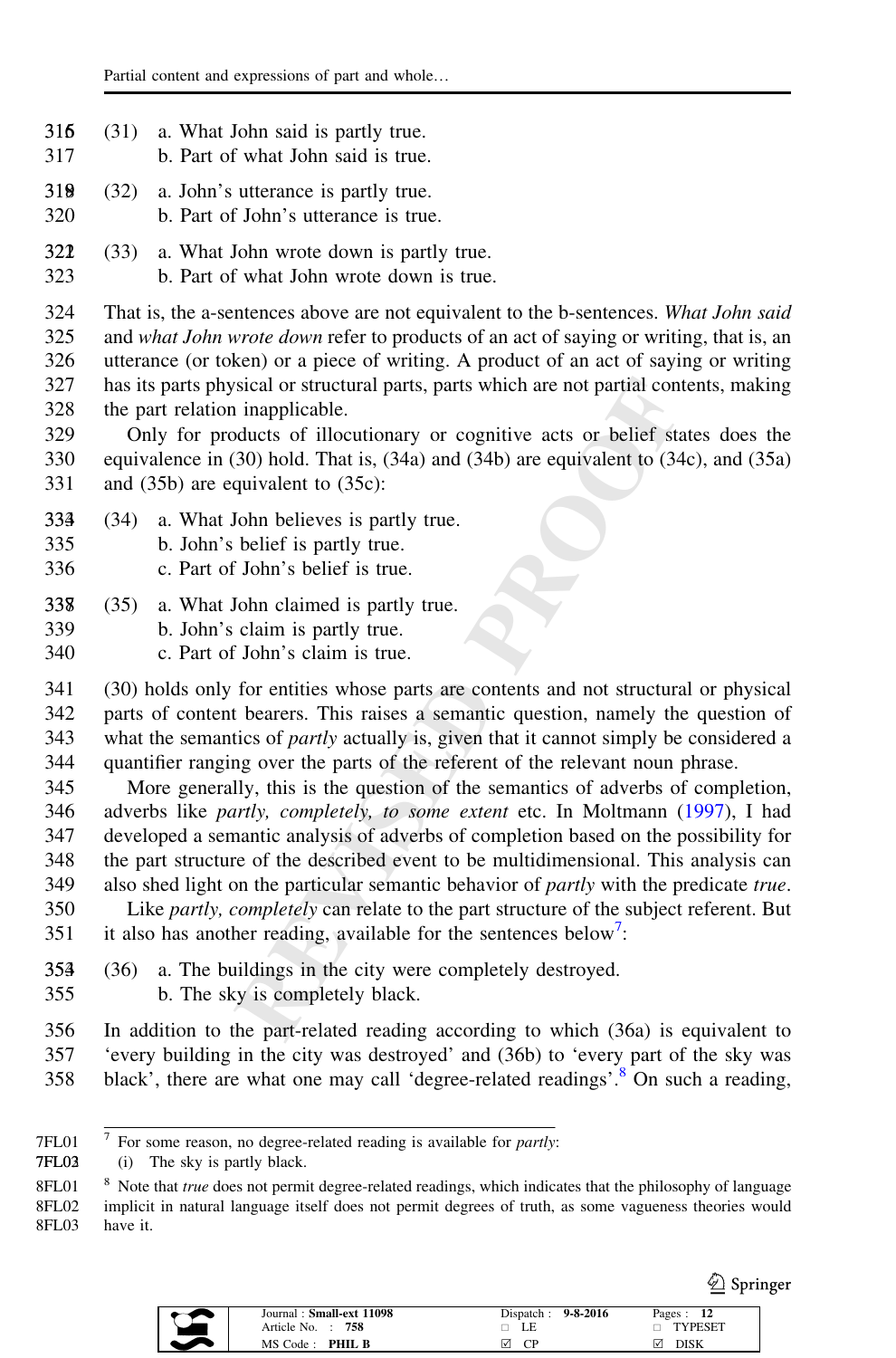(36a) basically, says that the buildings in the city have reached the highest degree of destruction (though some building might have been spared entirely), and (36b) means something like 'the sky has reached the highest degree of blackness' (while a small part of the sky may not be black at all).

363 The degree-related reading makes clear that *completely* cannot be a quantifier 364 ranging the parts of the participant. Instead, *completely* in (36a) is better considered ranging the parts of the participant. Instead, *completely* in (36a) is better considered an expression relating the parts of a particular event to the parts of a type of event. Crucially, both the particular event and the event type may have at least two part structures: a participant-related part structure and a degree-related part structure. Completely then specifies that all the parts of one of the part structures of the event type are instantiated by parts of one of the part structures of the particular event. The event type of destruction described in (36a) has a participant-related part structure which matches roughly the parts of the entity or collection of entities undergoing the destruction. In addition, it has a part structure corresponding to degrees of destruction.

estruction described in (36a) has a participant-related roughly the parts of the entity or collection of entities unddition, it has a part structure corresponding to roughly the parts of the entity or collection of entiti 374 For adjectives like *black*, tropes (that is, particularized properties) arguably play 375 the very same semantic role as events play in the semantics of verbs within 375 the very same semantic role as events play in the semantics of verbs within 376 Davidsonian event semantics. For (36b) this would be the trope that is 'the Davidsonian event semantics. For (36b) this would be the trope that is 'the 377 blackness of the sky'. Completely in (36b) will then relate a particular trope to a 378 type of trope, specifying that all the parts of one of the part structures of the trope 378 type of trope, specifying that all the parts of one of the part structures of the trope<br>379 type are instantiated by parts of one of the part structures of the particular trope. The type are instantiated by parts of one of the part structures of the particular trope. The 380 trope type of blackness will have one part structure that corresponds to the parts of 381 the bearer (that is, parts of the sky) and another part structure that corresponds to 382 degrees of blackness.

383 Given this account, the logical form of (36b) will be roughly as below, where the 384 meaning of the adjective *black* is taken to be a relation between tropes and types of 385 tropes and T(P) is the type of entity instantiating the property P, that is, a type of 386 trope:

387 (37) It completely(t, $T(\lambda t'([black(t', the sky)]))$ 

388 The meanings of *partly* and *completely* will then be relations between events or 389 tropes and event types or tropes types, as below: tropes and event types or tropes types, as below:

- 390 (38) The semantics of adverbs of completion
	- a. For an event or trope e and an event type or trope type E, partly(e, E) iff one of the part structures of e instantiates some parts of one of the part structures of E
	- b. For an event or trope e and an event type or trope type E, completely(e,  $E$ ) iff one of the part structures of e instantiates all the parts of one of the part structures of E.

391 Given this, adverbs of completion will not directly apply to parts of objects, but

392 rather relate particular events or tropes to event types or trope types in terms of one

393 of their part structures. A part structure of an event or trope that is induced by a

394 participant need not directly correspond to the parts of the participant, but rather the

395 participant may just be associated with a part structure that imposes a part structure

 $\hat{D}$  Springer

| Journal: Small-ext 11098 | Dispatch: 9-8-2016 | Pages: 12        |
|--------------------------|--------------------|------------------|
| Article No. : 758        | - LE               | <b>TYPESET</b>   |
| MS Code: PHIL B          | ⊠ ∈г               | <b>DISK</b><br>☑ |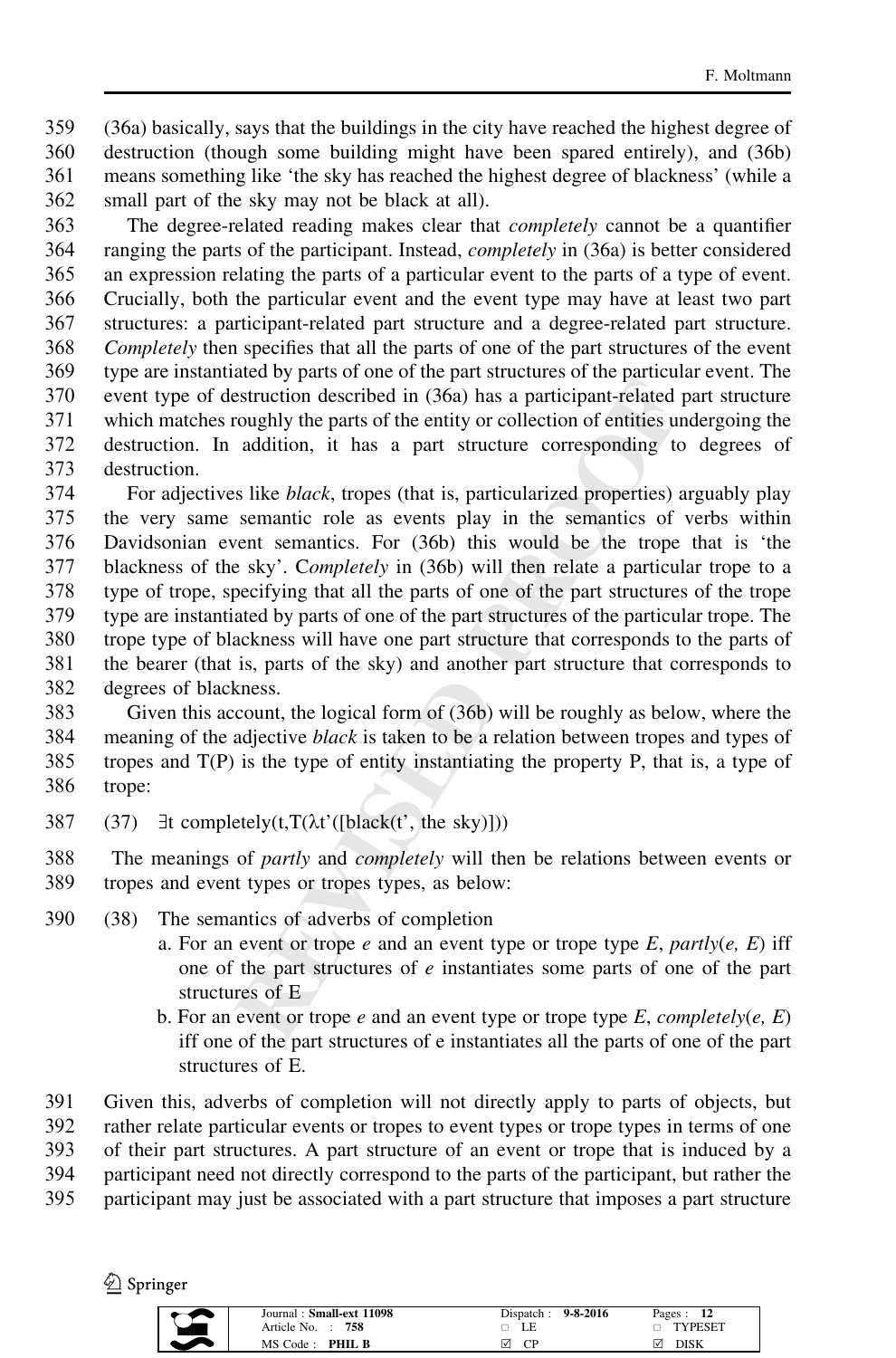- <span id="page-10-0"></span>396 on the event or trope. This would be the case with participants that are content 397 bearers, which impose a content-related part structure on the event or trope type.
- 398 Note that with other predicates than *true*, *partly* and *completely* can relate to 399 structural parts of a sentence or utterance: structural parts of a sentence or utterance:
- 402  $(40)$  a. The sentence is partly ungrammatical.<br>403 b What John said was partly inaudible
	- b. What John said was partly inaudible.

404<br>405 Whereas *partly* and *completely* allow for various participant-related part 406 structures, other expressions of completion may impose particular restrictions on 407 the part structure they may relate to. Fully is restricted to event types with a 408 particular boundary and as such may relate only to a structured part structure, such 409 as that of a structured content bearer, as in (41a, b), not a content-based part 410 structure, as in  $(41c, d)^9$ :

- 412 (41) a. The sentence is fully grammatical.
- 414 b. Mary has not fully understood what John said/John's utterance.
- 415 c. ??? John's claim is fully true.<br>416 d. ?? Mary has not fully understo
- d. ?? Mary has not fully understood what John claims/John's claim.

must are orientated content bearer, as in (41a, b), not a content<br>
(41c, d)<sup>9</sup>:<br>
Internece is fully grammatical.<br>
(41c, d)<sup>9</sup>:<br>
Internece is fully grammatical.<br>
has not fully understood what John said/John's utterar<br>
hn's 417<br>To summarize, a semantic analysis of adverbs of completion that takes into<br>419 account their more general semantic behavior can shed light on a semantic account their more general semantic behavior can shed light on a semantic 420 peculiarity of *partly*, namely that with a sentence as subject referent, *partly* is able to 421 relate to the parts of the content of the sentence rather than the parts of the sentence 422 itself.

423

### 424 References

- 425 Cattell, R. (1978). On the source of interrogative adverbs. Language, 54, 61–77.<br>426 Fine, K. (2006). In defense of three-dimensionalism. Journal of Philosophy, 103,
- 426 Fine, K. (2006). In defense of three-dimensionalism. Journal of Philosophy, 103, 699–714.<br>427 Fine. K (to appear): Truthmaker Semantics. In Blackwell Philosophy of Language Handbook
- 427 Fine, K (to appear): Truthmaker Semantics. In Blackwell Philosophy of Language Handbook. New York: 428 Blackwell 428 Blackwell.<br>429 Moltmann, F. (1)
- 429 Moltmann, F. (1997). Parts and wholes in semantics. New York: Oxford UP.<br>430 Moltmann, F.-. (1998). Part structures, integrity and the mass-count distinction
- 430 Moltmann, F.-. (1998). Part structures, integrity and the mass-count distinction. Synthese, 116, 75–111.<br>431 Moltmann, F. (2003). Propositional attitudes without propositions. Synthese, 135, 70–118.
- 431 Moltmann, F. (2003). Propositional attitudes without propositions. Synthese, 135, 70–118.<br>432 Moltmann, F. (2013a). Abstract objects and the semantics of natural language. Oxford: O
- 432 Moltmann, F. (2013a). *Abstract objects and the semantics of natural language*. Oxford: Oxford UP.<br>433 Moltmann, F. (2013b). The semantics of existence. *Lineuistics and Philosophy*. 36(1). 31–63.
- 433 Moltmann, F. (2013b). The semantics of existence. *Linguistics and Philosophy*, 36(1), 31–63.<br>434 Moltmann, F. (2014). Propositions, attitudinal objects, and the distinction between actions and
- 434 Moltmann, F. (2014). Propositions, attitudinal objects, and the distinction between actions and products.<br>435 Canadian Journal of Philosophy 43 (5–6), special issue on propositions, edited by G. Rattan and D. 435 *Canadian Journal of Philosophy* 43 (5–6), special issue on propositions, edited by G. Rattan and D.<br>436 Hunter 679–701 436 Hunter, 679–701.<br>437 Moltmann, F. (2015a).
- 437 Moltmann, F. (2015a). Truth predicates in natural language. In D. Achourioti, et al. (Eds.), Unifying the philosophy of truth (pp. 57–83). Dordrecht: Synthese Library. Springer. 438 philosophy of truth (pp. 57–83). Dordrecht: Synthese Library, Springer.<br>439 Moltmann F (2015b) A predicativist semantics of modals based on modal of
- 439 Moltmann, F. (2015b). A predicativist semantics of modals based on modal objects. In T. Brochagen, F. 440 Roloefson, N. Theiler (Eds.) *Proceedings of the 15th Amsterdam Colloquium* (pp. 296–302). Roloefson, N. Theiler (Eds.) *Proceedings of the 15th Amsterdam Colloquium* (pp. 296–302).

9FL01 <sup>9</sup> Some adverbs of completion, for example, *entirely* may relate only to a part structure corresponding to

- 9FL02 a participant, and not a degree-related part structure, for example English entirely:
- 9FL03 (i) The sky is entirely black.

| Journal: Small-ext 11098 | 9-8-2016<br>Dispatch: | Pages: 12         |
|--------------------------|-----------------------|-------------------|
| Article No. : 758        |                       | <b>TYPESET</b>    |
| MS Code: PHILB           | CD                    | <b>DISK</b><br>ا⊠ |